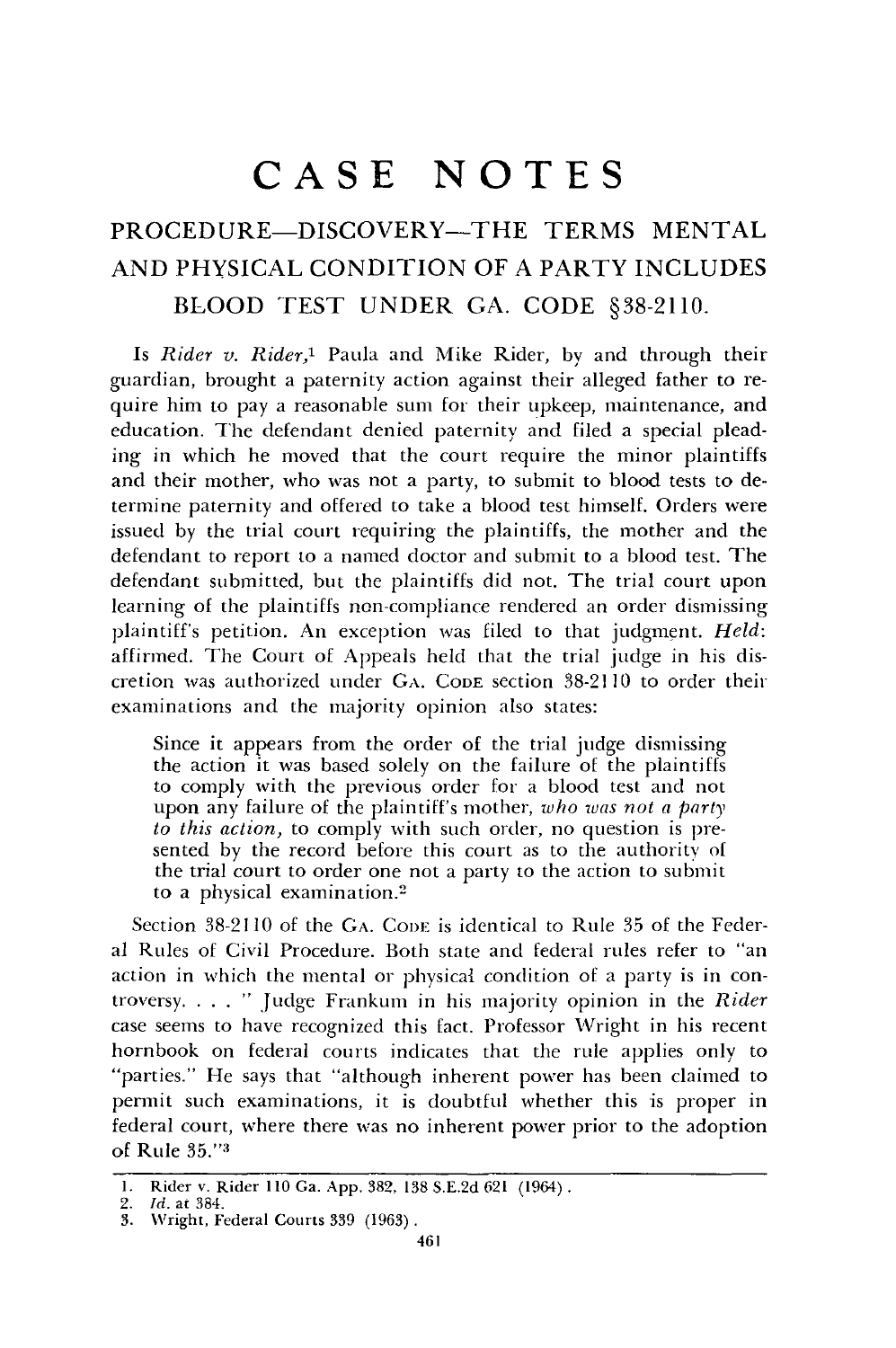Although in state proceedings some cases would seem to authorize the ordering of blood grouping tests in the absence of statutes<sup>4</sup> prior to the adoption of Rule 35, the federal courts could not order an examination unless express authority was granted by the laws of the state in which the court sat.<sup>5</sup> With the adoption of Rule 35, such examinations could be ordered regardless of the law of the state in which the district court was sitting and such examination was not only as to blood test but as to any physical or mental condition of a party which was in controversy.6 It would seem that Georgia by enacting CODE section 38-2110 has merely clarified law in this regard.

In his dissent in the *Rider* case, Chief Judge Felton says:

It is inconceivable to me that the blood type of a person could be said to involve his mental or physical condition. If it could be constitutionally so provided by rule or statute, it would require a clearer and more certain indication of intention than can be obtained by a dictionary definition of "condition". Since the said code section does not include authority to order a blood test for the purpose for which the test was ordered in this case, the application of penalties provided in code §38-2111 was unauthorized in this case.<sup>7</sup>

To sustain his proposition, Judge Felton does not cite any authority for his view. He may feel that 'Georgia should not follow the federal decisions in this area and the court could have so held, for federal decisions are merely persuasive.8 However, the federal courts have for some time taken the non-restrictive view of Rule **35** holding that it not only applied to personal injury litigation, but also to blood test.9 The majority of the court seemed to be in accord with the federal law on this and they cite the leading federal case of *Beach v. Beach.10*

An earlier comment in the MERcER LAW REVIEW has pointed out that there are apparently no Georgia statute or cases dealing directly with blood tests in procedings to prove non-paternity.<sup>11</sup> However, Green does indicate that admissions of experiments are largely in the discretion of the trial judge.12 Accordingly, it would seem that blood test evidence once obtained could be admitted during the trial of the case.

<sup>4.</sup> State v. Eli., \_\_ N.D. \_\_, 62 N.W.2d 469 (1954); Parsons v. Parsons, 197 Ore. 420, 253 P.2d 914 (1953).

<sup>5.</sup> Union Pac. R. Co. v. Botsford, 141 U.S. 250 (1891); Camden & Suburban R. Co. v. Stetson, 77 U.S. 172 (1900).

<sup>6.</sup> Wright, Federal Courts 339 (1963). 7. *Supra* n. 1 at 384-385.

<sup>8.</sup> Reynolds v. Reynolds, 217 Ga. 234, 123 S.E.2d 115 (1961) **.** 9. Beach v. Beach, 114 F.2d 479 (1940).

<sup>10.</sup> *Ibid.*

<sup>11. 16</sup> MERCER L. REv. 306 (1963). 12. Green, The Georgia Law of Evidence 377 (1957).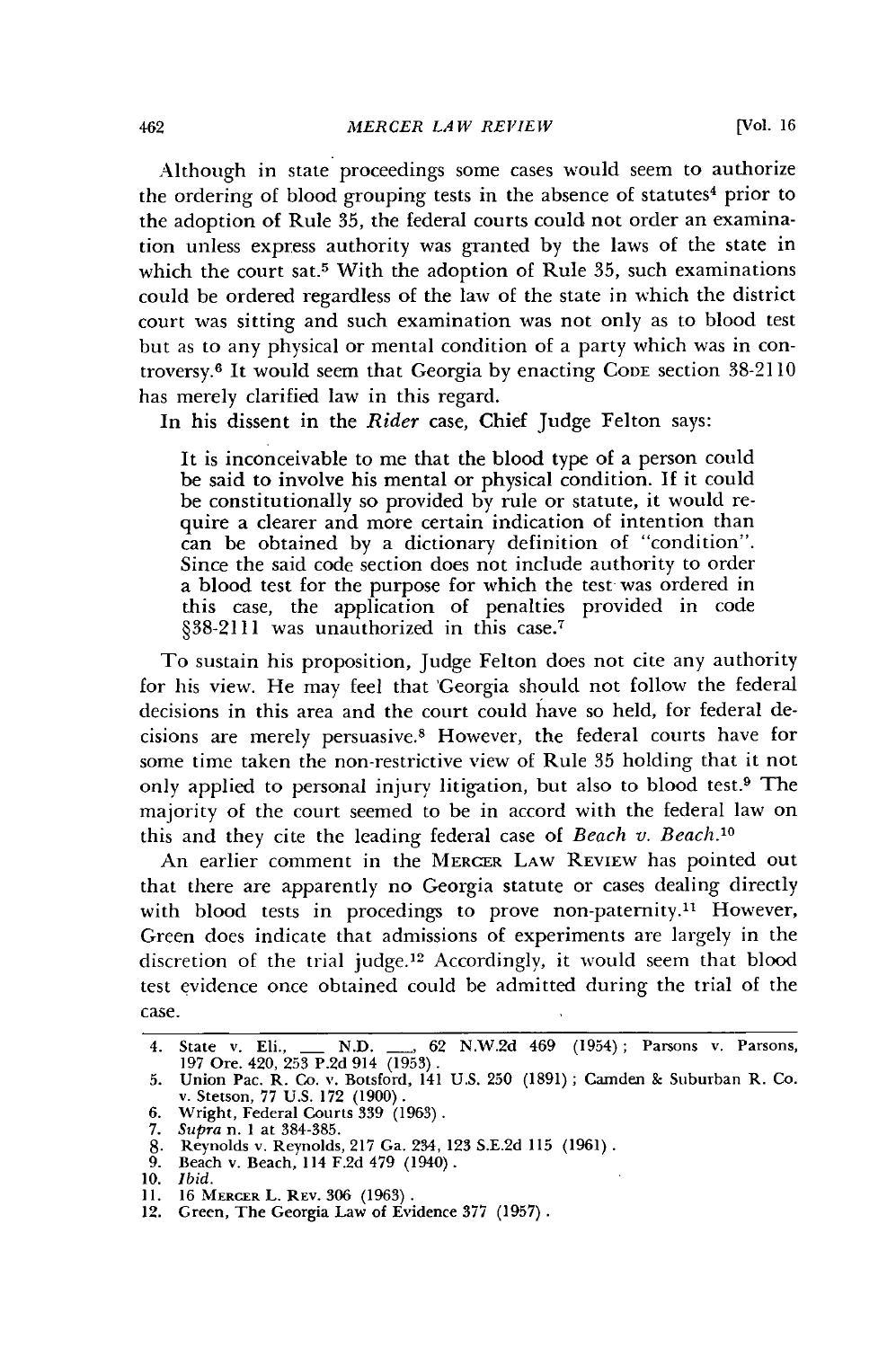The *Reynolds* decision provides a method of discovery in a civil proceeding prior to trial whereby blood test evidence may be obtained. It is to be noted, however, this procedure would not be available in a criminal action such as a bastardy proceeding, under **GA. CODE** section 68-1625.13

The majority opinion in the case under discussion also indicated the admission of such blood test was in the discretion of the trial judge.14 It would seem such discretion must be a judicial one and not arbitrary or capricious. To show an abuse of discretion in the trial judge it would seem necessary to show a timely request and the necessity and desirability of these tests and such should appear in the record.<sup>15</sup>

The failure of the plaintiffs to comply with the order of the court in *Reynolds* resulted in a dismissal which is provided for in **CODE** section 38-2111 (b) (2) along with other appropriate penalties.

JOHN W. **BROADFOOT**

### TORTS-ASSAULT AND BATTERY-PHYSICIAN-PATIENT RELATIONSHIP

Plaintiff sought to establish her claim for damages against a defendant physician based on assault and battery. The question involved was "whether after treatment or examination has begun, the patient's consent previously given may be withdrawn so as to subject the doctor to liability for assault and battery if the treatment or examination is continued."' With no precedent to guide them, the Georgia Court of Appeals held that it could. The court then went on to devise a test by which consent once given could be negated. This test consists of two requisites:

**(1)** The patient must act or use language which can be subject to no other inference and which must be unquestioned responses from a clear and rational mind. These actions and utterances of the patient must be such as to leave no room for doubt in the minds of reasonable men that in view of all the circumstances consent was actually withdrawn. (2) When medical treatments or examinations occuring with the patient's consent are proceeding in a manner requiring bodily contact by the physician with the patient and consent to the

**<sup>13.</sup>** The Uniform Act on Blood Test to Determine Paternity was approved by the National Conference of Commissioner on Uniform State Laws in 1952. This act<br>provides for the issuance of blood grouping test orders in civil and criminal<br>procedings in which paternity is a relevant factor. For a discussion **1001 1011 1011 1021 1031 104 114 114 114 116 116 116 116 116 116 116 116 116 116 116 116 116 116 116 116 116 116 116 116 116 116 116 116 116 116 116**

**<sup>15.</sup>** Dale v. Buckingham, 241 Iowa 40, 40 N.W.2d 45 (1949). **16.** Mims v. Boland, **110** Ga. App. **477,** 138 S.E.2d **902** (1964).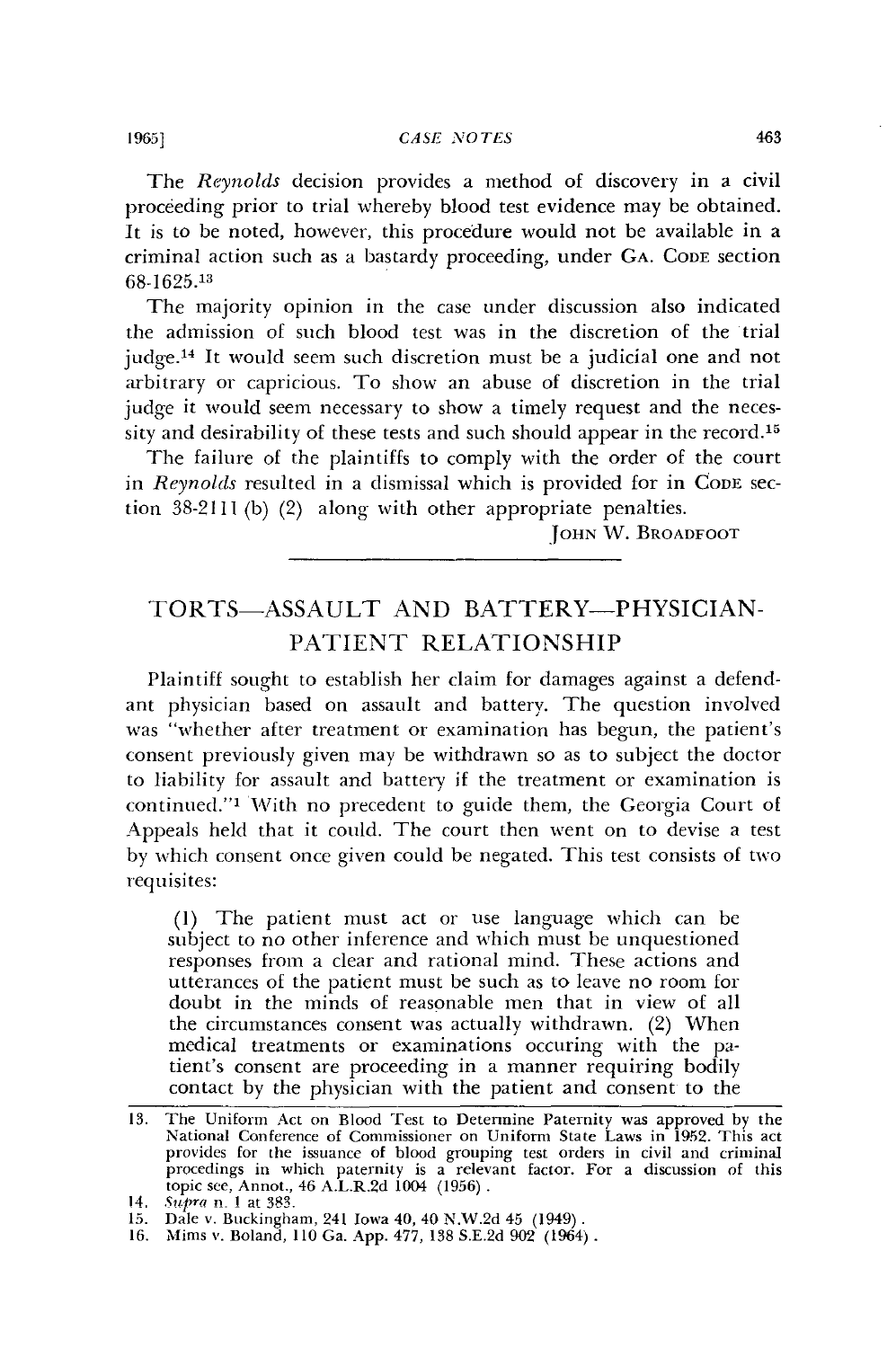contact is revoked, it must be medically feasible for the doctor to desist in the treatment or examination at that point without the cessation being detrimental to the patient's health or life from a medical viewpoint.<sup>2</sup>

Although the case arises out of the physician-patient relationship, it pursues neither of the usual courses of negligence or medical malpractice. Instead, it is an action based on assault and battery against a medical practitioner. The right to such an action is well established.<sup>3</sup>

The nature of the relationship between a physician and patient is consensual and the absence of consent gives rise to a battery.4 The gist of the action for battery is not the hostile intent of the defendant, but rather the absence of consent to the contact on the part of the plaintiff.<sup>5</sup> "As a general rule there can be no tort committed against the person consenting thereto, if that consent is free and not obtained by fraud, and is the action of a sound mind."<sup>6</sup> Consent to medical treatment may be manifested by acts and conduct.<sup>7</sup> Thus when a patient (1924).

voluntarily consults a physician and allows him to do what should be done, he at least implicates consent to whatever the physician considers reasonably necessary for treatment.<sup>8</sup>

But the question of what constitutes a sufficient withdrawal of consent previously given is a case of first impression not only in Georgia but elsewhere as well.<sup>9</sup> It would seem that the court, in devising this standard for determining whether consent once given may be withdrawn, is acting in keeping with the basic principles of tort law. This new standard broadens the substantive law and should be helpful in deciding like issues in other jurisdictions.

GEORGE C. **KELLEY,** III

#### EVIDENCE-JUDGMENTS-ADMISSIBILITY **AND** CONCLUSIVENESS OF CRIMINAL CONVICTION IN SUBSEQUENT CIVIL ACTION

Defendant, in a federal criminal proceeding, was convicted' of extortion under a federal statute.<sup>2</sup> Subsequently, in a civil action by the victim to recover from defendant the extorted money, a Pennsylvania

2. *Ibid.*

<sup>3.</sup> Perry v. Hodgson, **168** Ga. **678,** 148 **S.E. 659** (1929); Keen v. Coleman, **67** Ga. App. 331, 20 S.E.2d 175 (1942).

<sup>4. 41</sup> AM. JUR., *Physicians and Surgeons* §108, p. 220 (1942).<br>5. PROSSER, TORTS §9, p. 35 (3rd ed. 1964).<br>6. GA. CODE ANN. §105-1803; Byfield v. Candler, 33 Ga. App. 275, 125 S.E. 905<br>7. Kritzer v. Criton, 101 Cal. App. 2

**<sup>9.</sup>** *Supra* n. 1.

**<sup>1.</sup>** United States v. Stirone, **361 U.S.** 212 **(1960).** 2. HOBBS **ANTI-RAcKETEERING** AcT, **18 U.S.C.A. 1951** (1948).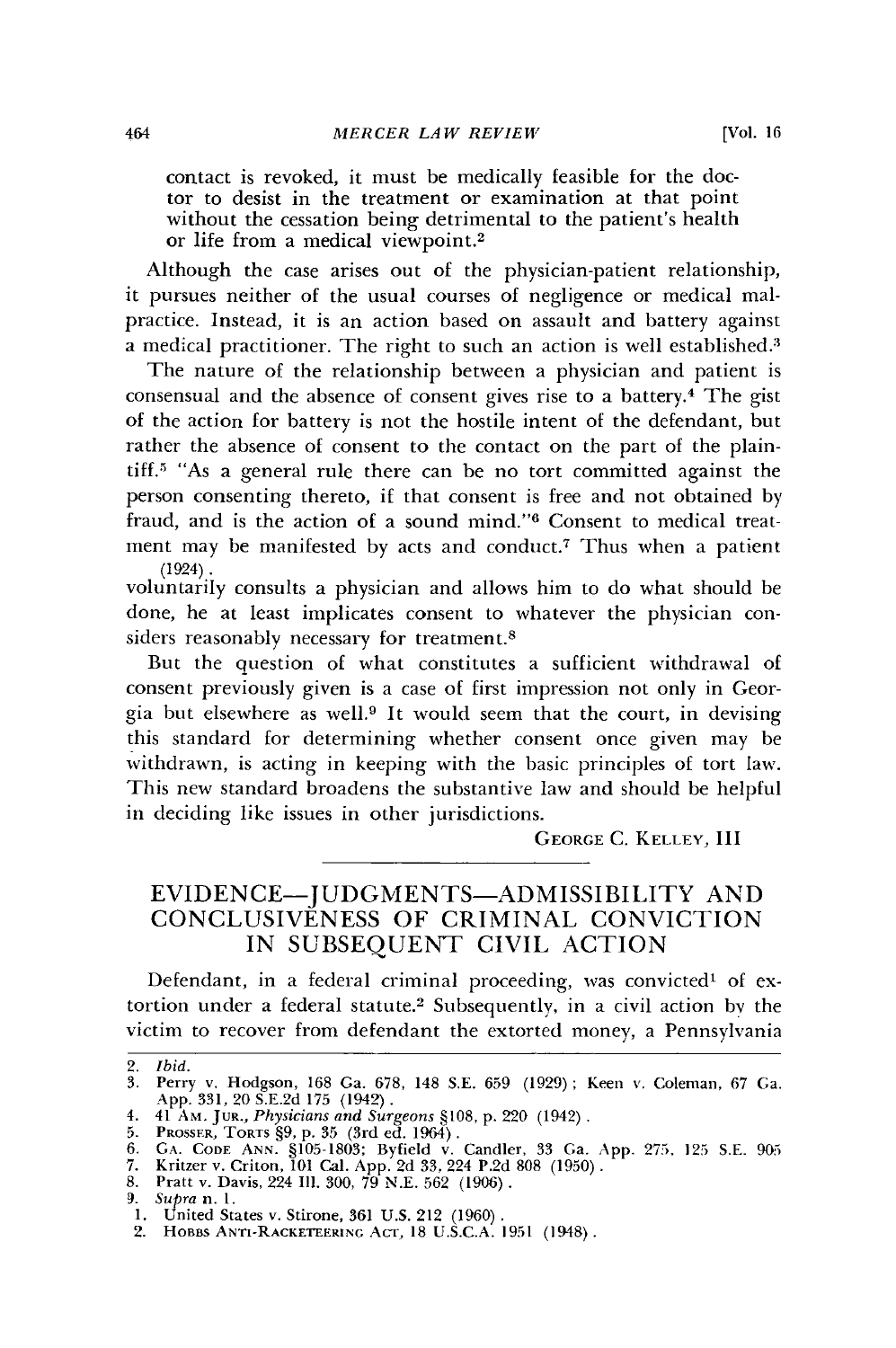court held that the record of conviction was conclusive as to the fact of extortion. The trial court upon the conclusiveness of the conviction directed a verdict for the plaintiff which was affirmed upon appeal.8

Traditionally, evidence of a criminal conviction is not admissible much less conclusive in a civil action arising out of the same factual situation. 4 Such remains the prevailing view as evidenced **by** decisions and rulings of other jurisdictions.<sup>5</sup> Before the principal case<sup>6</sup> Pennsylvania courts adhered to the majority view<sup>7</sup> except as otherwise provided by statute<sup>8</sup> or where evidence of conviction was presented without objection.<sup>9</sup> A growing minority of courts have allowed evidence of conviction to be introduced for the jury's consideration<sup>10</sup> and now as evidenced by the *Hurtt* case,<sup>11</sup> text writers,<sup>12</sup> the MODEL CODE OF EVIDENCE,<sup>13</sup> and the UNIFORM RULES OF EVIDENCE,<sup>14</sup> a trend may be developing to not only permit into evidence the record of conviction but under certain circumstances to make such record conclusive.

Decisions holding a criminal conviction to be clearly conclusive are limited to isolated instances;<sup>15</sup> or where the convicted person as defendant in a civil action himself introduces the record of conviction;<sup>16</sup> where the parties to both criminal and civil actions are identical (col-

- 4. Castrique v. Imrie (1870), L.R. 4 H.L. 434; Leyman v. Latimer (1870), L.R. 3 Ex. D. 352; Betts v. Town of New Hartford, 25 Conn. 180 (1856); Jarvis v. Manlove, 5 Har. 452 (Del. 1854); Bankston v. Folks, 38 La. Ann. 267
- 5. Moore v. Young, 260 N.C. 654, 133 S.E.2d 510 (1963); Webb v. McDaniel, 218 Ga. 366, 127 S.E.2d 551 (1962); U.S. v. Burch, 294 F.2d 1 (5th Cir. 1961)<br>McSweeney v. Utica Fire Ins. Co., 224 F.2d 327 (4th Cr. 1955); State v 137 Ohio St. 371, 30 N.E.2d 551 (1940); Cammarand v. Gimino, 234 **I11.** App. 556 (1924).
- 6. *Supra* n. 3.
- 7. Nowak v. Orange, 349 Pa. 217, 36 A.2d 781 (1944); Auslander v. Pa. R. R. Co., 350 Pa. 473, 39 A.2d 595 (1944) ; Smith *v.* Kurtz, 34 Pa. D. **&** C. 439 (1938) Commonwealth v. Funk, 323 Pa. 390, 186 Atl. 65 (1936).
- 8. Romano v. Romano. 34 Pa. D. **&** C. 215 (1938).
- 
- 9. Porter v. Seiler, 23 Pa. 424 (1854).<br>
10. United States ex rel. Valenti v. Karmuth, 1 F. Supp. 370 (D. N.Y. 1932); Fidelity Phenix Fire Ins. Co. v. Murphy, 226 Ala. 226, 146 So. 387 (1933); North River" is. Co. **v.** Militcllo, 100 Colo. 343, 67 1'.2d 625 (1937) ; Greenwell's Adm'r **v.** Burha, 298 **Ky.** 255. 182 S.W.2d 436 (1944) ; Warren v. Marsh, 215 Minn. 615, **I1** N.W.2d 528 (1943) ; Schindler v. Royal Ins. Co., 258 N.Y. 310, 179 N.E. 711 (1932) ; Ashby v. Steinitz, 238 N.Y.S.2d 395 (1963).
- 11. *Snpra* n. 3.
- 12. JONES, EVIDENCE §639 (5th Ed. 1958) ; McCORMICK, EVIDENCE 295 (1954) ; WIG-**MORF, EVIDENCE** §1671a (3rd Ed. 1940).
- 13. **IODEL CODE** OF **EVIDENCE** rule 521 (1942).
- 
- 14. UNIFORM **RULES** OF **EVIDENCF rule** 63 (20) (1954) **.** 15. Eagle, Star, and British Dominions Ins. Co. v. Heller, 149 Va. 82, 140 S.E. 314  $(1927)$ .
- 16. *Suipra* n. 9.

<sup>3.</sup> Hurtt v. Stirone, **-** Pa. *-,* 206 A.2d 624 (1965).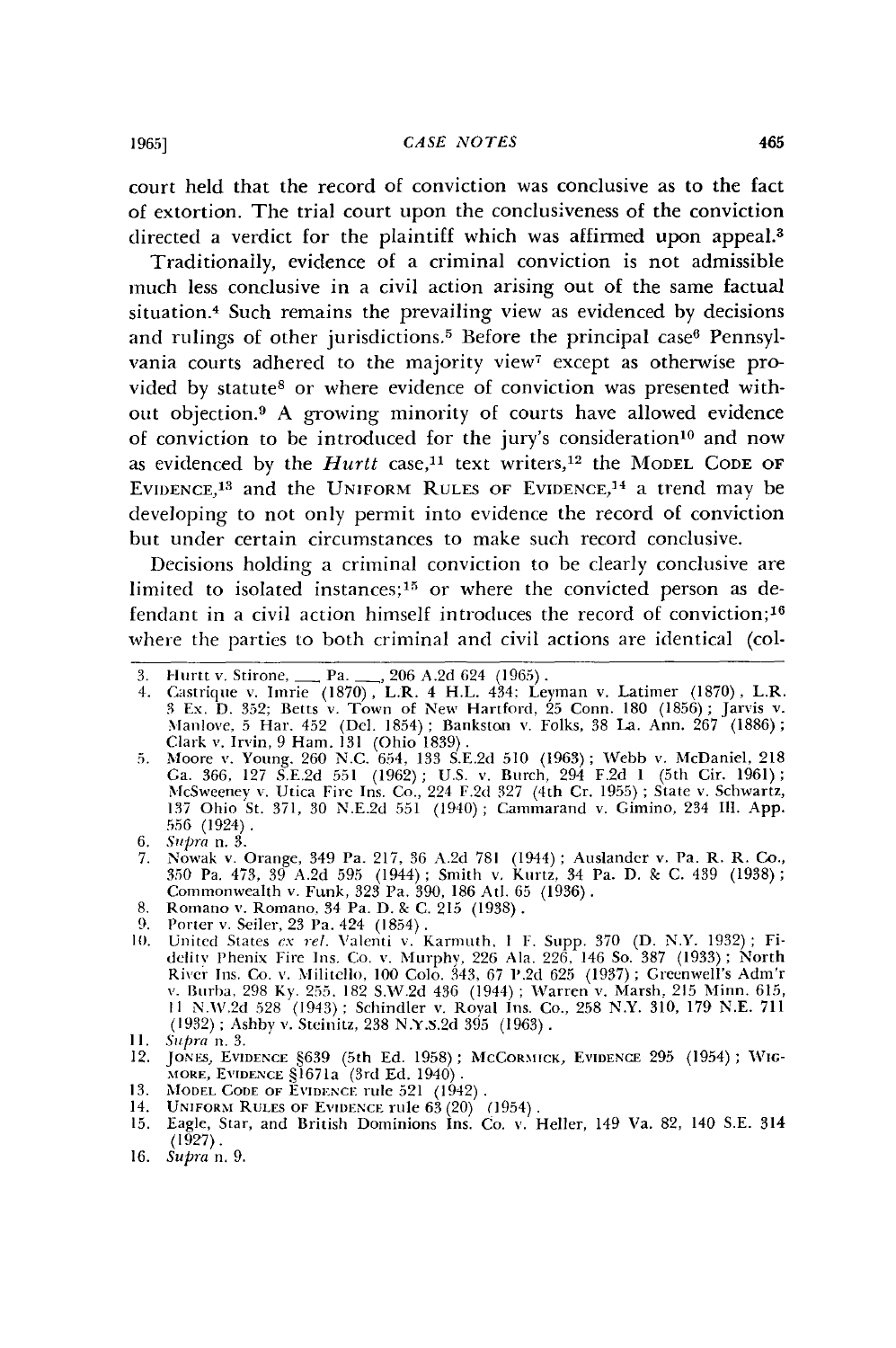lateral estoppel) **;17** or where the defense was active and yet no rebutting evidence was offered by the defendant.<sup>18</sup>

The majority view that a record of criminal conviction is not admissible in a civil action arising out of the same facts is based upon the rational that the criminal judgment is hearsay opinion; 19 the parties are different;<sup>20</sup> and the objects and purposes of the litigations are of a 20. Seidman v. Seidman, 53 R.I. 96, 164 A. 194 (1933). different nature.21 In the criminal case the issue is whether a public

right has been violated, whereas the civil case is concerned with the civil rights of the parties. <sup>22</sup>

Acquittal in a criminal proceeding, with little variance, has been held not admissible in a civil action where a verdict of acquittal is reached because the proof failed to show "guilt" beyond a reasonable doubt; yet for purposes of the civil action the same evidence may constitute a preponderance, permitting a judgment against the defendant.<sup>23</sup> Since the person prosecuted could not have introduced judgment of acquittal into a civil action many courts apply the theory of reciprocity, *i.e.,* that a judgment of conviction should also be barred.<sup>24</sup>

The minority view, that a record of conviction should be admitted, is supported by the reasoning that since a criminal conviction does require proof of "guilt" beyond a reasonable doubt as against only a preponderance of evidence in a civil action, it is not logical to ignore the criminal conviction,<sup>25</sup> especially where the conviction rests upon a plea of "guilty". <sup>26</sup>

From a superficial examination of the aforesaid authorities who advocate admissibility of criminal convictions, it is apparent that they do not openly advocate that the character of conclusiveness be given to criminal conviction. However, would not the practical result be that if admitted for the trier of fact's consideration, such conviction would probably dominate all other evidence, resulting in defendant's supposed right of rebuttal being virtually futile? **If** this be answered affirmatively, the idea is carried to its logical limit, *i.e.,* that evidence of conviction in effect would be conclusive.

<sup>17.</sup> United States **v.** Ben Brunstein **&c** Sons Co., 127 F. Snpp. 907 (D. N.J. 1955). 18. Stagecrafters' Club v. Dist. of Col. Div. of Am. Legion, 111 F. Supp. 127

<sup>(</sup>D. D.C. 1953). 19. McCormick, *supra* n. 12.

<sup>21.</sup> *Ibid.* 22. *Ibid.*

<sup>23.</sup> Clough V. Greyhound Corp., 91 Ga. App. 246, 85 S.E.2d 476 (1954), *rev'd on other grounds,* 211 Ga. 574, **87** S.E.2d 387 (1954), *conformed to,* 92 Ga. App. 558. 88 S.E.2d 700, *vacated,* 92 Ga. App. 558, 88 S.E.2d 700 (1955) ; Cottingham v. Weeks, 54 Ga. 275 (1875); Bray-Robinson Clothing Co. v. Higgens, 219 Ky. 293, 293 S.W. 151 (1927).

<sup>24.</sup> Supra n. 19.

<sup>25.</sup> Supra n. 10.

<sup>26.</sup> United States *ex rel.* Valenti v. Karmuth, *supra* n. 10.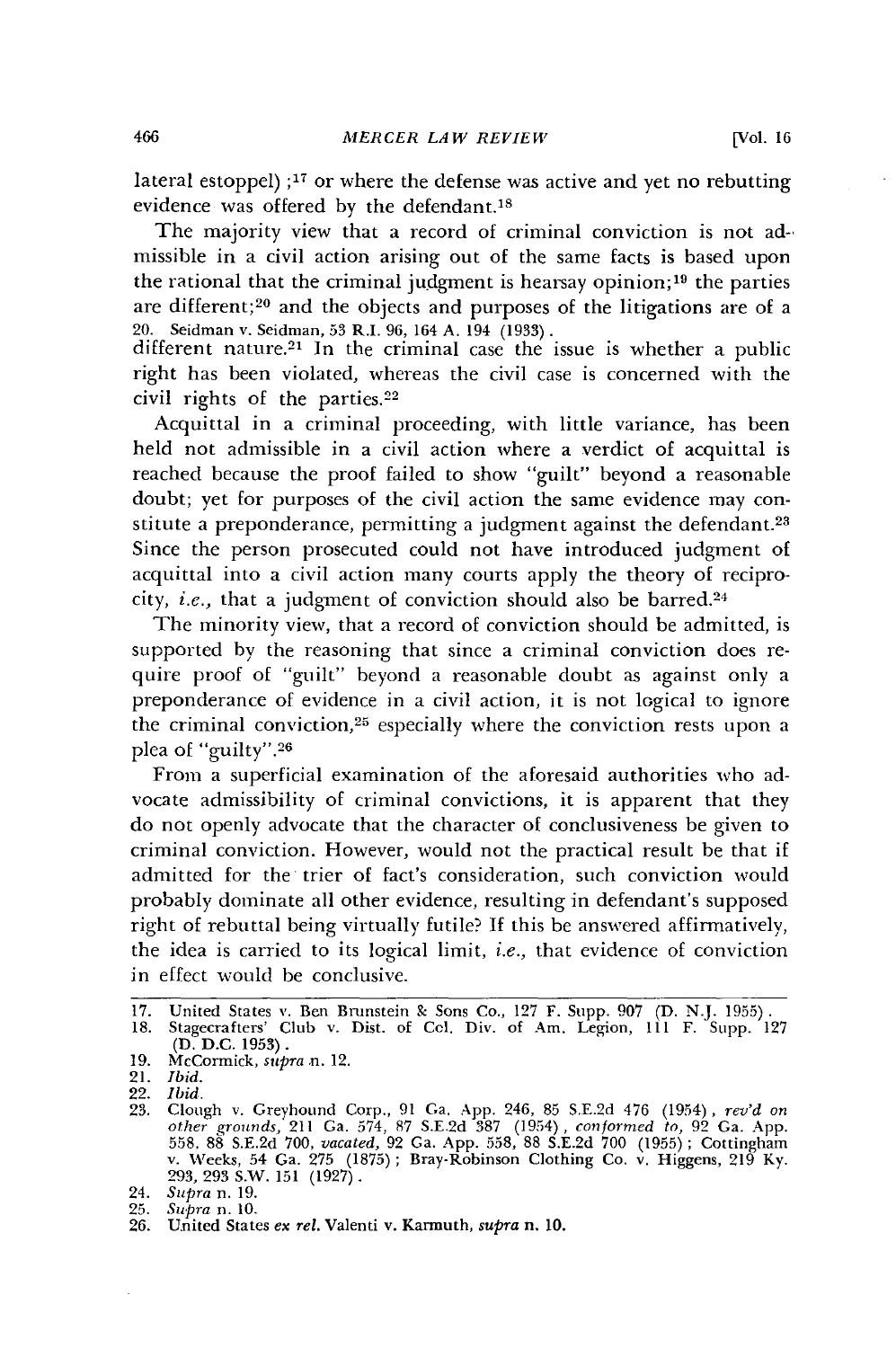Georgia seemingly adheres to the majority view.27 *Curtis v. Macon Ry. & Light* Co. 28 held that it was error for the court to admit evidence that plaintiff was convicted in police court for having been drunk and for reckless driving at the time the injury complained of occurred. However, *Hardeman v. Georgia Power Co.,29* expressly overruled the *Curtis* case by holding that evidence of conviction for drunkenness at the time of the damage producing collision was admissible. *Padgett v. Williams"0* appears to have returned Georgia to the majority view by holding that evidence showing defendant had been convicted in traffic court of having been intoxicated at the time and place of the collision with plaintiff's automobile was inadmissible. *Webb v. McDanie131* held that a record of ciriminal prosecution is not admissible in a subsequent civil action even though the record sought to be introduced was one of acquittal on an indictment of murder.

It seems ironic that the courts of Georgia at one time<sup>32</sup> held evidence of conviction in a traffic court to be admissible in a civil action for damages arising out of the same facts when the so-called modern view<sup>33</sup> hesitates to advocate admissibility of convictions from police courts, justice of the peace courts, and similar courts. The modern view rests upon what appears to be the sound basis that these lower courts often are surrounded with a veil of untrustworthiness where for expediency a person charged with a traffic violation or misdemeanor, even though in fact is innocent, pleads "guilty" and pays a nominal fine rather than go to the time and expense necessary to actively defend upon the merits.<sup>34</sup> Yet they would admit evidence of conviction for a felony and generally a misdemeanor<sup>35</sup> supposedly upon the assumption that courts and juries who hear and determine this class of cases are always "trustworthy" and have afforded the defendant the best judicial treatment available. While it appears obvious that such conviction must be conclusive as to the purposes of the criminal litigation, it should be borne in mind that the purpose of litigation is to ultimately achieve justice. Expediency, consistency of judgments, and reasoning such as the Pennsylvania court followed in the principal case,<sup>36</sup> exemplified by its statement, " $[n]$ o valid reason exists why he should be given a chance to try his luck with another jury,"37 obviously "discounts" the traditional

**1965]**

**<sup>27.</sup>** GREEN, TIlE **GEORCIA LAW** OF **EVIDENCE** §318 (1957) **.** 28. 18 Ga. App. 145, 88 **S.E. 997** (1916).

<sup>29. 42</sup> Ga. App. 435, 156 S.E. 642 **(1931).** 30. 82 Ga. App. 509, 61 S.E.2d 676 (1950). 31. 218 Ga. 366, 127 S.E.2d 900 (1962). 32. *Supra* n. 27.

<sup>33.</sup> Hurtt v. Stirone, *supra* n. 3; MCCORNTICK, **EVIDENCE,** *supra* n. 19.

<sup>34.</sup> *Ibid.*

<sup>35.</sup> Hurtt v. Stirone, *supra* n. 3; MODEL CODE OF EVIDENCE, *supra* n. 13.

<sup>36.</sup> *Supra* n. **3.** 37. *Id.* at 626-627.